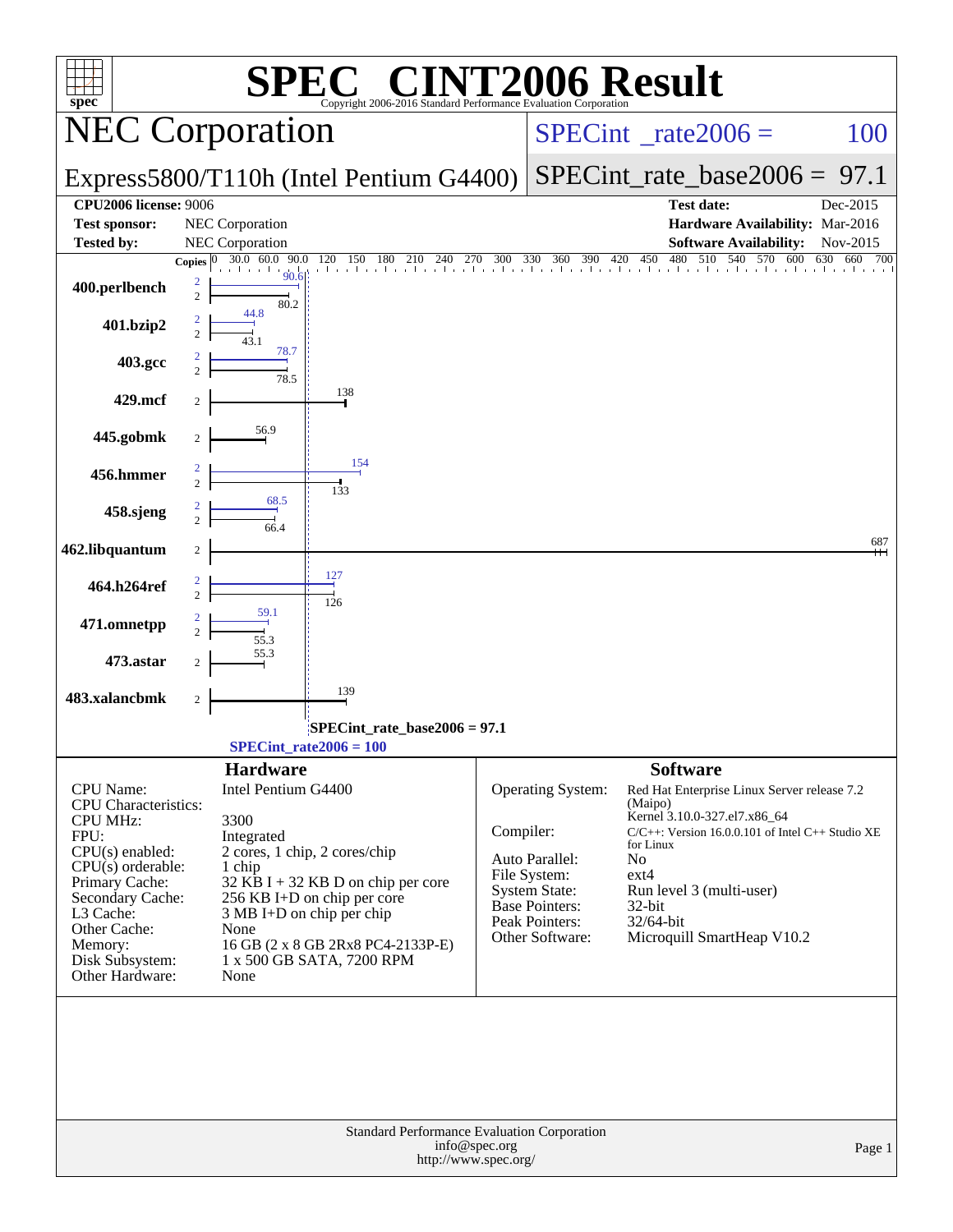

# NEC Corporation

SPECint rate $2006 = 100$ 

Express5800/T110h (Intel Pentium G4400)

[SPECint\\_rate\\_base2006 =](http://www.spec.org/auto/cpu2006/Docs/result-fields.html#SPECintratebase2006) 97.1

#### **[CPU2006 license:](http://www.spec.org/auto/cpu2006/Docs/result-fields.html#CPU2006license)** 9006 **[Test date:](http://www.spec.org/auto/cpu2006/Docs/result-fields.html#Testdate)** Dec-2015

**[Test sponsor:](http://www.spec.org/auto/cpu2006/Docs/result-fields.html#Testsponsor)** NEC Corporation **[Hardware Availability:](http://www.spec.org/auto/cpu2006/Docs/result-fields.html#HardwareAvailability)** Mar-2016 **[Tested by:](http://www.spec.org/auto/cpu2006/Docs/result-fields.html#Testedby)** NEC Corporation **[Software Availability:](http://www.spec.org/auto/cpu2006/Docs/result-fields.html#SoftwareAvailability)** Nov-2015

#### **[Results Table](http://www.spec.org/auto/cpu2006/Docs/result-fields.html#ResultsTable)**

|                                                                                                          | <b>Base</b>              |                |       |                |       |                |       | <b>Peak</b>    |                |              |                |              |                |              |
|----------------------------------------------------------------------------------------------------------|--------------------------|----------------|-------|----------------|-------|----------------|-------|----------------|----------------|--------------|----------------|--------------|----------------|--------------|
| <b>Benchmark</b>                                                                                         | <b>Copies</b>            | <b>Seconds</b> | Ratio | <b>Seconds</b> | Ratio | <b>Seconds</b> | Ratio | <b>Copies</b>  | <b>Seconds</b> | <b>Ratio</b> | <b>Seconds</b> | <b>Ratio</b> | <b>Seconds</b> | <b>Ratio</b> |
| 400.perlbench                                                                                            |                          | 243            | 80.4  | 244            | 80.2  | 244            | 80.0  |                | 216            | 90.3         | 216            | 90.6         | 216            | 90.6         |
| 401.bzip2                                                                                                |                          | 447            | 43.2  | 448            | 43.1  | 448            | 43.1  |                | 431            | 44.8         | 429            | 45.0         | 431            | 44.8         |
| $403.\mathrm{gcc}$                                                                                       | $\overline{2}$           | 205            | 78.5  | 206            | 78.3  | 205            | 78.7  | $\overline{2}$ | 205            | 78.5         | 204            | 78.7         | 204            | 78.8         |
| $429$ .mcf                                                                                               |                          | 132            | 138   | 132            | 138   | 131            | 139   |                | 132            | 138          | 132            | 138          | 131            | 139          |
| $445$ .gobm $k$                                                                                          |                          | 369            | 56.9  | 369            | 56.9  | 368            | 57.0  |                | 369            | 56.9         | 369            | 56.9         | 368            | 57.0         |
| 456.hmmer                                                                                                |                          | 140            | 133   | 141            | 133   | 139            | 134   |                | 121            | 154          | 121            | 154          | <u>121</u>     | <u>154</u>   |
| $458$ .sjeng                                                                                             |                          | 365            | 66.4  | 365            | 66.4  | 365            | 66.4  | C              | 353            | 68.6         | 353            | 68.5         | 353            | 68.5         |
| 462.libquantum                                                                                           |                          | 59.7           | 694   | 60.3           | 687   | 60.7           | 682   |                | 59.7           | 694          | 60.3           | 687          | 60.7           | 682          |
| 464.h264ref                                                                                              |                          | 350            | 126   | 350            | 126   | 350            | 126   |                | 348            | 127          | 348            | 127          | 349            | 127          |
| 471.omnetpp                                                                                              |                          | 226            | 55.3  | 227            | 55.0  | 226            | 55.4  | $\overline{2}$ | 211            | 59.1         | 212            | 59.0         | 211            | 59.2         |
| 473.astar                                                                                                | $\overline{\mathcal{L}}$ | 253            | 55.4  | 254            | 55.3  | 254            | 55.3  | $\overline{ }$ | 253            | 55.4         | 254            | 55.3         | 254            | 55.3         |
| 483.xalancbmk                                                                                            |                          | 99.0           | 139   | 99.0           | 139   | 99.3           | 139   |                | 99.0           | 139          | 99.0           | 139          | 99.3           | 139          |
| Results appear in the order in which they were run. Bold underlined text indicates a median measurement. |                          |                |       |                |       |                |       |                |                |              |                |              |                |              |

#### **[Submit Notes](http://www.spec.org/auto/cpu2006/Docs/result-fields.html#SubmitNotes)**

 The taskset mechanism was used to bind copies to processors. The config file option 'submit' was used to generate taskset commands to bind each copy to a specific processor. For details, please see the config file.

#### **[Operating System Notes](http://www.spec.org/auto/cpu2006/Docs/result-fields.html#OperatingSystemNotes)**

Stack size set to unlimited using "ulimit -s unlimited"

#### **[Platform Notes](http://www.spec.org/auto/cpu2006/Docs/result-fields.html#PlatformNotes)**

 BIOS Settings: Power Management Policy: Custom Energy Performance: Performance

#### **[General Notes](http://www.spec.org/auto/cpu2006/Docs/result-fields.html#GeneralNotes)**

Environment variables set by runspec before the start of the run: LD\_LIBRARY\_PATH = "/home/cpu2006/libs/32:/home/cpu2006/libs/64:/home/cpu2006/sh"

 Binaries compiled on a system with 1x Intel Core i5-4670K CPU + 32GB memory using RedHat EL 7.1 Transparent Huge Pages enabled with: echo always > /sys/kernel/mm/transparent\_hugepage/enabled

> Standard Performance Evaluation Corporation [info@spec.org](mailto:info@spec.org) <http://www.spec.org/>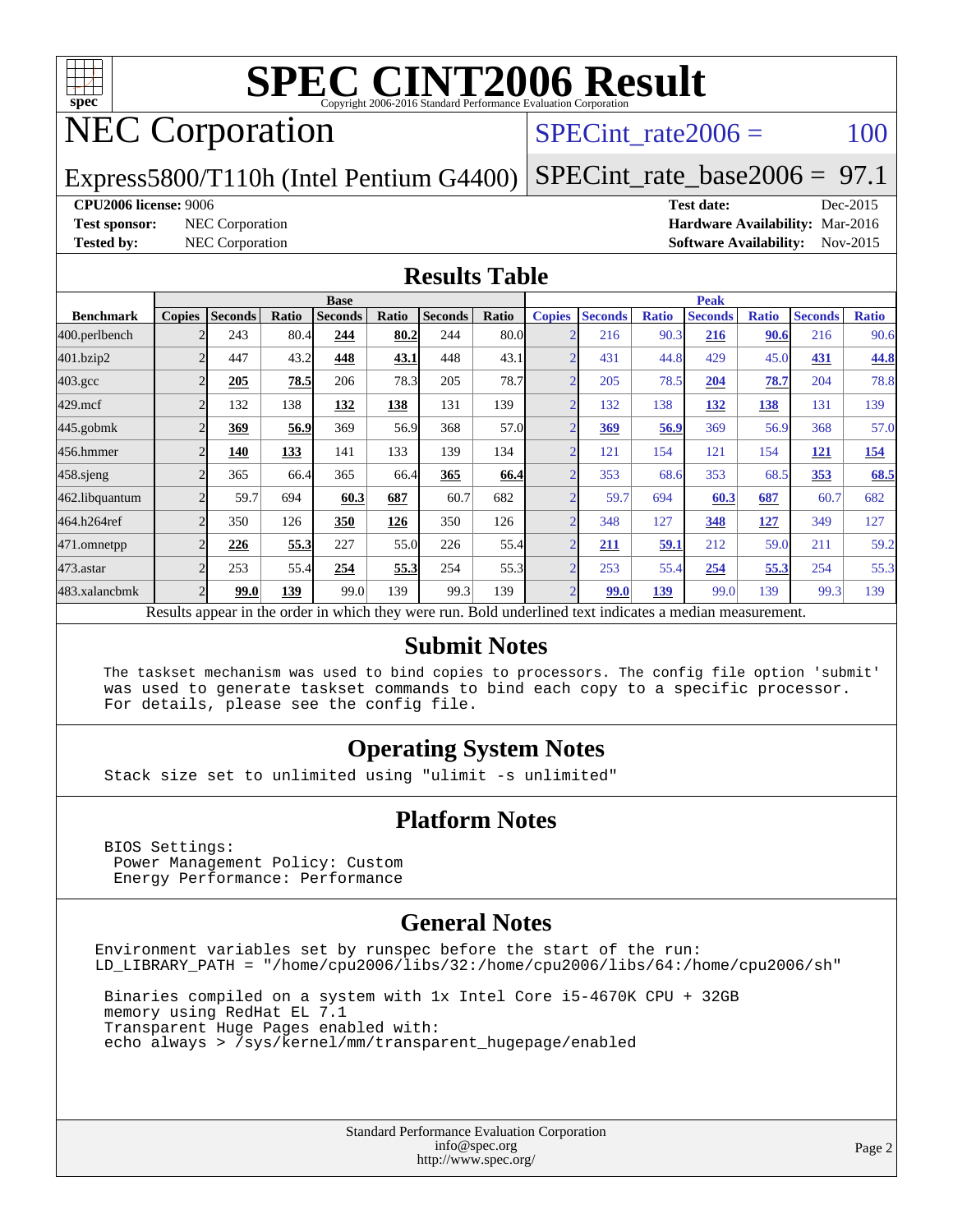

NEC Corporation

 $SPECTnt_rate2006 = 100$ 

Express5800/T110h (Intel Pentium G4400) [SPECint\\_rate\\_base2006 =](http://www.spec.org/auto/cpu2006/Docs/result-fields.html#SPECintratebase2006)  $97.1$ 

**[Test sponsor:](http://www.spec.org/auto/cpu2006/Docs/result-fields.html#Testsponsor)** NEC Corporation **NEC Corporation [Hardware Availability:](http://www.spec.org/auto/cpu2006/Docs/result-fields.html#HardwareAvailability)** Mar-2016

**[CPU2006 license:](http://www.spec.org/auto/cpu2006/Docs/result-fields.html#CPU2006license)** 9006 **[Test date:](http://www.spec.org/auto/cpu2006/Docs/result-fields.html#Testdate)** Dec-2015 **[Tested by:](http://www.spec.org/auto/cpu2006/Docs/result-fields.html#Testedby)** NEC Corporation **[Software Availability:](http://www.spec.org/auto/cpu2006/Docs/result-fields.html#SoftwareAvailability)** Nov-2015

## **[Base Compiler Invocation](http://www.spec.org/auto/cpu2006/Docs/result-fields.html#BaseCompilerInvocation)**

[C benchmarks](http://www.spec.org/auto/cpu2006/Docs/result-fields.html#Cbenchmarks):

[icc -m32 -L/opt/intel/compilers\\_and\\_libraries\\_2016/linux/compiler/lib/ia32\\_lin](http://www.spec.org/cpu2006/results/res2016q1/cpu2006-20160125-38837.flags.html#user_CCbase_intel_icc_e10256ba5924b668798078a321b0cb3f)

#### [C++ benchmarks:](http://www.spec.org/auto/cpu2006/Docs/result-fields.html#CXXbenchmarks)

[icpc -m32 -L/opt/intel/compilers\\_and\\_libraries\\_2016/linux/compiler/lib/ia32\\_lin](http://www.spec.org/cpu2006/results/res2016q1/cpu2006-20160125-38837.flags.html#user_CXXbase_intel_icpc_b4f50a394bdb4597aa5879c16bc3f5c5)

## **[Base Portability Flags](http://www.spec.org/auto/cpu2006/Docs/result-fields.html#BasePortabilityFlags)**

 400.perlbench: [-D\\_FILE\\_OFFSET\\_BITS=64](http://www.spec.org/cpu2006/results/res2016q1/cpu2006-20160125-38837.flags.html#user_basePORTABILITY400_perlbench_file_offset_bits_64_438cf9856305ebd76870a2c6dc2689ab) [-DSPEC\\_CPU\\_LINUX\\_IA32](http://www.spec.org/cpu2006/results/res2016q1/cpu2006-20160125-38837.flags.html#b400.perlbench_baseCPORTABILITY_DSPEC_CPU_LINUX_IA32) 401.bzip2: [-D\\_FILE\\_OFFSET\\_BITS=64](http://www.spec.org/cpu2006/results/res2016q1/cpu2006-20160125-38837.flags.html#user_basePORTABILITY401_bzip2_file_offset_bits_64_438cf9856305ebd76870a2c6dc2689ab) 403.gcc: [-D\\_FILE\\_OFFSET\\_BITS=64](http://www.spec.org/cpu2006/results/res2016q1/cpu2006-20160125-38837.flags.html#user_basePORTABILITY403_gcc_file_offset_bits_64_438cf9856305ebd76870a2c6dc2689ab) 429.mcf: [-D\\_FILE\\_OFFSET\\_BITS=64](http://www.spec.org/cpu2006/results/res2016q1/cpu2006-20160125-38837.flags.html#user_basePORTABILITY429_mcf_file_offset_bits_64_438cf9856305ebd76870a2c6dc2689ab) 445.gobmk: [-D\\_FILE\\_OFFSET\\_BITS=64](http://www.spec.org/cpu2006/results/res2016q1/cpu2006-20160125-38837.flags.html#user_basePORTABILITY445_gobmk_file_offset_bits_64_438cf9856305ebd76870a2c6dc2689ab) 456.hmmer: [-D\\_FILE\\_OFFSET\\_BITS=64](http://www.spec.org/cpu2006/results/res2016q1/cpu2006-20160125-38837.flags.html#user_basePORTABILITY456_hmmer_file_offset_bits_64_438cf9856305ebd76870a2c6dc2689ab) 458.sjeng: [-D\\_FILE\\_OFFSET\\_BITS=64](http://www.spec.org/cpu2006/results/res2016q1/cpu2006-20160125-38837.flags.html#user_basePORTABILITY458_sjeng_file_offset_bits_64_438cf9856305ebd76870a2c6dc2689ab) 462.libquantum: [-D\\_FILE\\_OFFSET\\_BITS=64](http://www.spec.org/cpu2006/results/res2016q1/cpu2006-20160125-38837.flags.html#user_basePORTABILITY462_libquantum_file_offset_bits_64_438cf9856305ebd76870a2c6dc2689ab) [-DSPEC\\_CPU\\_LINUX](http://www.spec.org/cpu2006/results/res2016q1/cpu2006-20160125-38837.flags.html#b462.libquantum_baseCPORTABILITY_DSPEC_CPU_LINUX) 464.h264ref: [-D\\_FILE\\_OFFSET\\_BITS=64](http://www.spec.org/cpu2006/results/res2016q1/cpu2006-20160125-38837.flags.html#user_basePORTABILITY464_h264ref_file_offset_bits_64_438cf9856305ebd76870a2c6dc2689ab) 471.omnetpp: [-D\\_FILE\\_OFFSET\\_BITS=64](http://www.spec.org/cpu2006/results/res2016q1/cpu2006-20160125-38837.flags.html#user_basePORTABILITY471_omnetpp_file_offset_bits_64_438cf9856305ebd76870a2c6dc2689ab) 473.astar: [-D\\_FILE\\_OFFSET\\_BITS=64](http://www.spec.org/cpu2006/results/res2016q1/cpu2006-20160125-38837.flags.html#user_basePORTABILITY473_astar_file_offset_bits_64_438cf9856305ebd76870a2c6dc2689ab) 483.xalancbmk: [-D\\_FILE\\_OFFSET\\_BITS=64](http://www.spec.org/cpu2006/results/res2016q1/cpu2006-20160125-38837.flags.html#user_basePORTABILITY483_xalancbmk_file_offset_bits_64_438cf9856305ebd76870a2c6dc2689ab) [-DSPEC\\_CPU\\_LINUX](http://www.spec.org/cpu2006/results/res2016q1/cpu2006-20160125-38837.flags.html#b483.xalancbmk_baseCXXPORTABILITY_DSPEC_CPU_LINUX)

### **[Base Optimization Flags](http://www.spec.org/auto/cpu2006/Docs/result-fields.html#BaseOptimizationFlags)**

[C benchmarks](http://www.spec.org/auto/cpu2006/Docs/result-fields.html#Cbenchmarks):

[-xSSE4.2](http://www.spec.org/cpu2006/results/res2016q1/cpu2006-20160125-38837.flags.html#user_CCbase_f-xSSE42_f91528193cf0b216347adb8b939d4107) [-ipo](http://www.spec.org/cpu2006/results/res2016q1/cpu2006-20160125-38837.flags.html#user_CCbase_f-ipo) [-O3](http://www.spec.org/cpu2006/results/res2016q1/cpu2006-20160125-38837.flags.html#user_CCbase_f-O3) [-no-prec-div](http://www.spec.org/cpu2006/results/res2016q1/cpu2006-20160125-38837.flags.html#user_CCbase_f-no-prec-div) [-opt-prefetch](http://www.spec.org/cpu2006/results/res2016q1/cpu2006-20160125-38837.flags.html#user_CCbase_f-opt-prefetch) [-opt-mem-layout-trans=3](http://www.spec.org/cpu2006/results/res2016q1/cpu2006-20160125-38837.flags.html#user_CCbase_f-opt-mem-layout-trans_a7b82ad4bd7abf52556d4961a2ae94d5)

[C++ benchmarks:](http://www.spec.org/auto/cpu2006/Docs/result-fields.html#CXXbenchmarks)

[-xSSE4.2](http://www.spec.org/cpu2006/results/res2016q1/cpu2006-20160125-38837.flags.html#user_CXXbase_f-xSSE42_f91528193cf0b216347adb8b939d4107) [-ipo](http://www.spec.org/cpu2006/results/res2016q1/cpu2006-20160125-38837.flags.html#user_CXXbase_f-ipo) [-O3](http://www.spec.org/cpu2006/results/res2016q1/cpu2006-20160125-38837.flags.html#user_CXXbase_f-O3) [-no-prec-div](http://www.spec.org/cpu2006/results/res2016q1/cpu2006-20160125-38837.flags.html#user_CXXbase_f-no-prec-div) [-opt-prefetch](http://www.spec.org/cpu2006/results/res2016q1/cpu2006-20160125-38837.flags.html#user_CXXbase_f-opt-prefetch) [-opt-mem-layout-trans=3](http://www.spec.org/cpu2006/results/res2016q1/cpu2006-20160125-38837.flags.html#user_CXXbase_f-opt-mem-layout-trans_a7b82ad4bd7abf52556d4961a2ae94d5) [-Wl,-z,muldefs](http://www.spec.org/cpu2006/results/res2016q1/cpu2006-20160125-38837.flags.html#user_CXXbase_link_force_multiple1_74079c344b956b9658436fd1b6dd3a8a) [-L/sh -lsmartheap](http://www.spec.org/cpu2006/results/res2016q1/cpu2006-20160125-38837.flags.html#user_CXXbase_SmartHeap_32f6c82aa1ed9c52345d30cf6e4a0499)

### **[Base Other Flags](http://www.spec.org/auto/cpu2006/Docs/result-fields.html#BaseOtherFlags)**

[C benchmarks](http://www.spec.org/auto/cpu2006/Docs/result-fields.html#Cbenchmarks):

403.gcc: [-Dalloca=\\_alloca](http://www.spec.org/cpu2006/results/res2016q1/cpu2006-20160125-38837.flags.html#b403.gcc_baseEXTRA_CFLAGS_Dalloca_be3056838c12de2578596ca5467af7f3)

## **[Peak Compiler Invocation](http://www.spec.org/auto/cpu2006/Docs/result-fields.html#PeakCompilerInvocation)**

[C benchmarks \(except as noted below\)](http://www.spec.org/auto/cpu2006/Docs/result-fields.html#Cbenchmarksexceptasnotedbelow):

[icc -m32 -L/opt/intel/compilers\\_and\\_libraries\\_2016/linux/compiler/lib/ia32\\_lin](http://www.spec.org/cpu2006/results/res2016q1/cpu2006-20160125-38837.flags.html#user_CCpeak_intel_icc_e10256ba5924b668798078a321b0cb3f)

Continued on next page

Standard Performance Evaluation Corporation [info@spec.org](mailto:info@spec.org) <http://www.spec.org/>

Page 3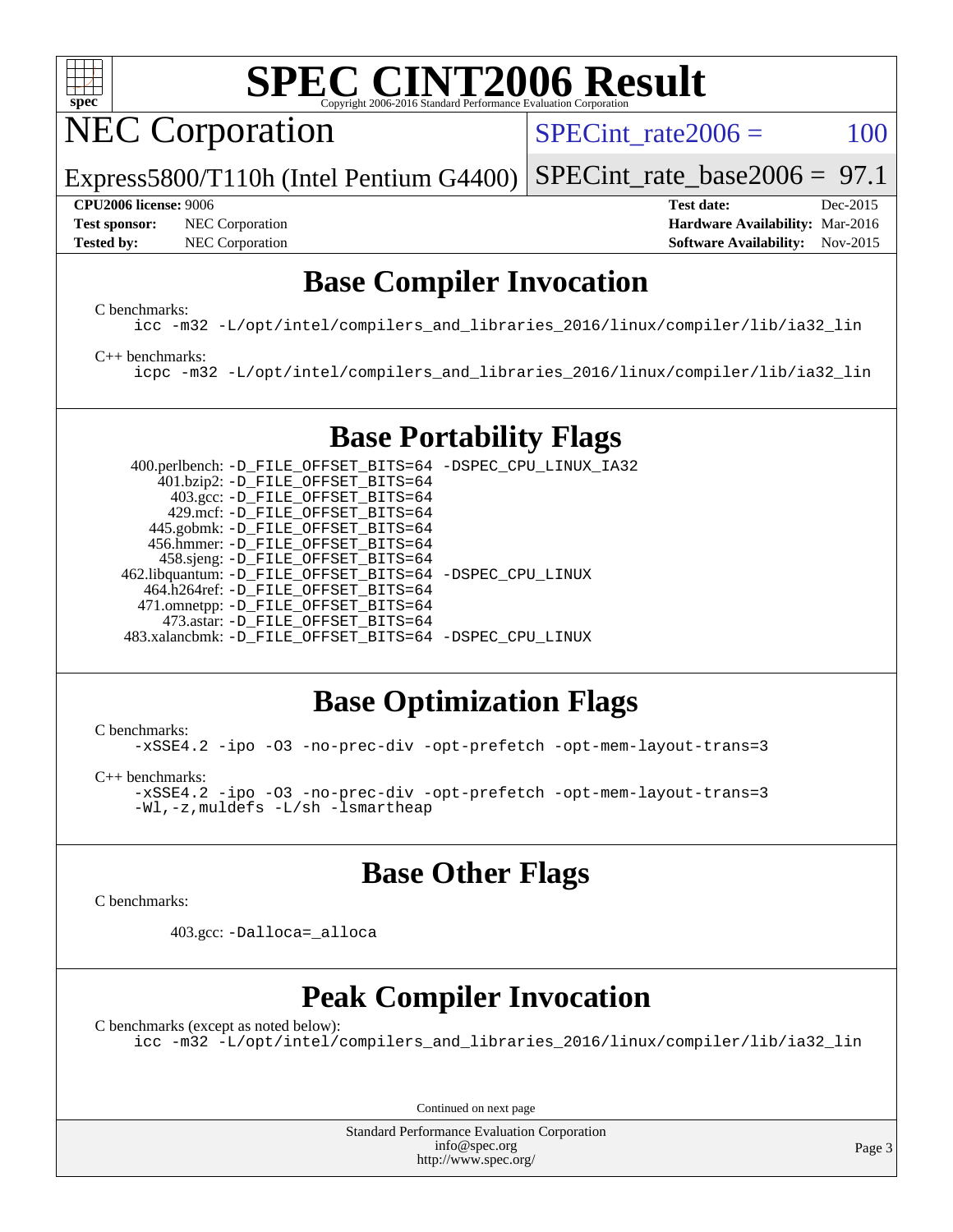

**NEC Corporation** 

SPECint rate $2006 = 100$ 

Express5800/T110h (Intel Pentium G4400) [SPECint\\_rate\\_base2006 =](http://www.spec.org/auto/cpu2006/Docs/result-fields.html#SPECintratebase2006) 97.1

**[Tested by:](http://www.spec.org/auto/cpu2006/Docs/result-fields.html#Testedby)** NEC Corporation **[Software Availability:](http://www.spec.org/auto/cpu2006/Docs/result-fields.html#SoftwareAvailability)** Nov-2015

**[CPU2006 license:](http://www.spec.org/auto/cpu2006/Docs/result-fields.html#CPU2006license)** 9006 **[Test date:](http://www.spec.org/auto/cpu2006/Docs/result-fields.html#Testdate)** Dec-2015 **[Test sponsor:](http://www.spec.org/auto/cpu2006/Docs/result-fields.html#Testsponsor)** NEC Corporation **NEC Corporation [Hardware Availability:](http://www.spec.org/auto/cpu2006/Docs/result-fields.html#HardwareAvailability)** Mar-2016

# **[Peak Compiler Invocation \(Continued\)](http://www.spec.org/auto/cpu2006/Docs/result-fields.html#PeakCompilerInvocation)**

400.perlbench: [icc -m64](http://www.spec.org/cpu2006/results/res2016q1/cpu2006-20160125-38837.flags.html#user_peakCCLD400_perlbench_intel_icc_64bit_bda6cc9af1fdbb0edc3795bac97ada53)

401.bzip2: [icc -m64](http://www.spec.org/cpu2006/results/res2016q1/cpu2006-20160125-38837.flags.html#user_peakCCLD401_bzip2_intel_icc_64bit_bda6cc9af1fdbb0edc3795bac97ada53)

456.hmmer: [icc -m64](http://www.spec.org/cpu2006/results/res2016q1/cpu2006-20160125-38837.flags.html#user_peakCCLD456_hmmer_intel_icc_64bit_bda6cc9af1fdbb0edc3795bac97ada53)

458.sjeng: [icc -m64](http://www.spec.org/cpu2006/results/res2016q1/cpu2006-20160125-38837.flags.html#user_peakCCLD458_sjeng_intel_icc_64bit_bda6cc9af1fdbb0edc3795bac97ada53)

[C++ benchmarks:](http://www.spec.org/auto/cpu2006/Docs/result-fields.html#CXXbenchmarks)

[icpc -m32 -L/opt/intel/compilers\\_and\\_libraries\\_2016/linux/compiler/lib/ia32\\_lin](http://www.spec.org/cpu2006/results/res2016q1/cpu2006-20160125-38837.flags.html#user_CXXpeak_intel_icpc_b4f50a394bdb4597aa5879c16bc3f5c5)

### **[Peak Portability Flags](http://www.spec.org/auto/cpu2006/Docs/result-fields.html#PeakPortabilityFlags)**

 400.perlbench: [-D\\_FILE\\_OFFSET\\_BITS=64](http://www.spec.org/cpu2006/results/res2016q1/cpu2006-20160125-38837.flags.html#user_peakPORTABILITY400_perlbench_file_offset_bits_64_438cf9856305ebd76870a2c6dc2689ab) [-DSPEC\\_CPU\\_LP64](http://www.spec.org/cpu2006/results/res2016q1/cpu2006-20160125-38837.flags.html#b400.perlbench_peakCPORTABILITY_DSPEC_CPU_LP64) [-DSPEC\\_CPU\\_LINUX\\_X64](http://www.spec.org/cpu2006/results/res2016q1/cpu2006-20160125-38837.flags.html#b400.perlbench_peakCPORTABILITY_DSPEC_CPU_LINUX_X64) 401.bzip2: [-D\\_FILE\\_OFFSET\\_BITS=64](http://www.spec.org/cpu2006/results/res2016q1/cpu2006-20160125-38837.flags.html#user_peakPORTABILITY401_bzip2_file_offset_bits_64_438cf9856305ebd76870a2c6dc2689ab) [-DSPEC\\_CPU\\_LP64](http://www.spec.org/cpu2006/results/res2016q1/cpu2006-20160125-38837.flags.html#suite_peakCPORTABILITY401_bzip2_DSPEC_CPU_LP64) 403.gcc: [-D\\_FILE\\_OFFSET\\_BITS=64](http://www.spec.org/cpu2006/results/res2016q1/cpu2006-20160125-38837.flags.html#user_peakPORTABILITY403_gcc_file_offset_bits_64_438cf9856305ebd76870a2c6dc2689ab) 429.mcf: [-D\\_FILE\\_OFFSET\\_BITS=64](http://www.spec.org/cpu2006/results/res2016q1/cpu2006-20160125-38837.flags.html#user_peakPORTABILITY429_mcf_file_offset_bits_64_438cf9856305ebd76870a2c6dc2689ab) 445.gobmk: [-D\\_FILE\\_OFFSET\\_BITS=64](http://www.spec.org/cpu2006/results/res2016q1/cpu2006-20160125-38837.flags.html#user_peakPORTABILITY445_gobmk_file_offset_bits_64_438cf9856305ebd76870a2c6dc2689ab) 456.hmmer: [-D\\_FILE\\_OFFSET\\_BITS=64](http://www.spec.org/cpu2006/results/res2016q1/cpu2006-20160125-38837.flags.html#user_peakPORTABILITY456_hmmer_file_offset_bits_64_438cf9856305ebd76870a2c6dc2689ab) [-DSPEC\\_CPU\\_LP64](http://www.spec.org/cpu2006/results/res2016q1/cpu2006-20160125-38837.flags.html#suite_peakCPORTABILITY456_hmmer_DSPEC_CPU_LP64) 458.sjeng: [-D\\_FILE\\_OFFSET\\_BITS=64](http://www.spec.org/cpu2006/results/res2016q1/cpu2006-20160125-38837.flags.html#user_peakPORTABILITY458_sjeng_file_offset_bits_64_438cf9856305ebd76870a2c6dc2689ab) [-DSPEC\\_CPU\\_LP64](http://www.spec.org/cpu2006/results/res2016q1/cpu2006-20160125-38837.flags.html#suite_peakCPORTABILITY458_sjeng_DSPEC_CPU_LP64) 462.libquantum: [-D\\_FILE\\_OFFSET\\_BITS=64](http://www.spec.org/cpu2006/results/res2016q1/cpu2006-20160125-38837.flags.html#user_peakPORTABILITY462_libquantum_file_offset_bits_64_438cf9856305ebd76870a2c6dc2689ab) [-DSPEC\\_CPU\\_LINUX](http://www.spec.org/cpu2006/results/res2016q1/cpu2006-20160125-38837.flags.html#b462.libquantum_peakCPORTABILITY_DSPEC_CPU_LINUX) 464.h264ref: [-D\\_FILE\\_OFFSET\\_BITS=64](http://www.spec.org/cpu2006/results/res2016q1/cpu2006-20160125-38837.flags.html#user_peakPORTABILITY464_h264ref_file_offset_bits_64_438cf9856305ebd76870a2c6dc2689ab) 471.omnetpp: [-D\\_FILE\\_OFFSET\\_BITS=64](http://www.spec.org/cpu2006/results/res2016q1/cpu2006-20160125-38837.flags.html#user_peakPORTABILITY471_omnetpp_file_offset_bits_64_438cf9856305ebd76870a2c6dc2689ab) 473.astar: [-D\\_FILE\\_OFFSET\\_BITS=64](http://www.spec.org/cpu2006/results/res2016q1/cpu2006-20160125-38837.flags.html#user_peakPORTABILITY473_astar_file_offset_bits_64_438cf9856305ebd76870a2c6dc2689ab) 483.xalancbmk: [-D\\_FILE\\_OFFSET\\_BITS=64](http://www.spec.org/cpu2006/results/res2016q1/cpu2006-20160125-38837.flags.html#user_peakPORTABILITY483_xalancbmk_file_offset_bits_64_438cf9856305ebd76870a2c6dc2689ab) [-DSPEC\\_CPU\\_LINUX](http://www.spec.org/cpu2006/results/res2016q1/cpu2006-20160125-38837.flags.html#b483.xalancbmk_peakCXXPORTABILITY_DSPEC_CPU_LINUX)

## **[Peak Optimization Flags](http://www.spec.org/auto/cpu2006/Docs/result-fields.html#PeakOptimizationFlags)**

[C benchmarks](http://www.spec.org/auto/cpu2006/Docs/result-fields.html#Cbenchmarks):

 400.perlbench: [-xSSE4.2](http://www.spec.org/cpu2006/results/res2016q1/cpu2006-20160125-38837.flags.html#user_peakPASS2_CFLAGSPASS2_LDCFLAGS400_perlbench_f-xSSE42_f91528193cf0b216347adb8b939d4107)(pass 2) [-prof-gen:threadsafe](http://www.spec.org/cpu2006/results/res2016q1/cpu2006-20160125-38837.flags.html#user_peakPASS1_CFLAGSPASS1_LDCFLAGS400_perlbench_prof_gen_21a26eb79f378b550acd7bec9fe4467a)(pass 1) [-ipo](http://www.spec.org/cpu2006/results/res2016q1/cpu2006-20160125-38837.flags.html#user_peakPASS2_CFLAGSPASS2_LDCFLAGS400_perlbench_f-ipo)(pass 2)  $-$ O3(pass 2)  $-$ no-prec-div(pass 2)  $-$ par-num-threads=1(pass 1) [-prof-use](http://www.spec.org/cpu2006/results/res2016q1/cpu2006-20160125-38837.flags.html#user_peakPASS2_CFLAGSPASS2_LDCFLAGS400_perlbench_prof_use_bccf7792157ff70d64e32fe3e1250b55)(pass 2) [-auto-ilp32](http://www.spec.org/cpu2006/results/res2016q1/cpu2006-20160125-38837.flags.html#user_peakCOPTIMIZE400_perlbench_f-auto-ilp32)

 401.bzip2: [-xSSE4.2](http://www.spec.org/cpu2006/results/res2016q1/cpu2006-20160125-38837.flags.html#user_peakPASS2_CFLAGSPASS2_LDCFLAGS401_bzip2_f-xSSE42_f91528193cf0b216347adb8b939d4107)(pass 2) [-prof-gen:threadsafe](http://www.spec.org/cpu2006/results/res2016q1/cpu2006-20160125-38837.flags.html#user_peakPASS1_CFLAGSPASS1_LDCFLAGS401_bzip2_prof_gen_21a26eb79f378b550acd7bec9fe4467a)(pass 1) [-ipo](http://www.spec.org/cpu2006/results/res2016q1/cpu2006-20160125-38837.flags.html#user_peakPASS2_CFLAGSPASS2_LDCFLAGS401_bzip2_f-ipo)(pass 2)  $-03$ (pass 2)  $-$ no-prec-div(pass 2) [-par-num-threads=1](http://www.spec.org/cpu2006/results/res2016q1/cpu2006-20160125-38837.flags.html#user_peakPASS1_CFLAGSPASS1_LDCFLAGS401_bzip2_par_num_threads_786a6ff141b4e9e90432e998842df6c2)(pass 1) [-prof-use](http://www.spec.org/cpu2006/results/res2016q1/cpu2006-20160125-38837.flags.html#user_peakPASS2_CFLAGSPASS2_LDCFLAGS401_bzip2_prof_use_bccf7792157ff70d64e32fe3e1250b55)(pass 2) [-opt-prefetch](http://www.spec.org/cpu2006/results/res2016q1/cpu2006-20160125-38837.flags.html#user_peakCOPTIMIZE401_bzip2_f-opt-prefetch) [-auto-ilp32](http://www.spec.org/cpu2006/results/res2016q1/cpu2006-20160125-38837.flags.html#user_peakCOPTIMIZE401_bzip2_f-auto-ilp32) [-ansi-alias](http://www.spec.org/cpu2006/results/res2016q1/cpu2006-20160125-38837.flags.html#user_peakCOPTIMIZE401_bzip2_f-ansi-alias)

403.gcc: [-xSSE4.2](http://www.spec.org/cpu2006/results/res2016q1/cpu2006-20160125-38837.flags.html#user_peakCOPTIMIZE403_gcc_f-xSSE42_f91528193cf0b216347adb8b939d4107) [-ipo](http://www.spec.org/cpu2006/results/res2016q1/cpu2006-20160125-38837.flags.html#user_peakCOPTIMIZE403_gcc_f-ipo) [-O3](http://www.spec.org/cpu2006/results/res2016q1/cpu2006-20160125-38837.flags.html#user_peakCOPTIMIZE403_gcc_f-O3) [-no-prec-div](http://www.spec.org/cpu2006/results/res2016q1/cpu2006-20160125-38837.flags.html#user_peakCOPTIMIZE403_gcc_f-no-prec-div)

 $429$ .mcf: basepeak = yes

445.gobmk: basepeak = yes

456.hmmer: [-xSSE4.2](http://www.spec.org/cpu2006/results/res2016q1/cpu2006-20160125-38837.flags.html#user_peakCOPTIMIZE456_hmmer_f-xSSE42_f91528193cf0b216347adb8b939d4107) [-ipo](http://www.spec.org/cpu2006/results/res2016q1/cpu2006-20160125-38837.flags.html#user_peakCOPTIMIZE456_hmmer_f-ipo) [-O3](http://www.spec.org/cpu2006/results/res2016q1/cpu2006-20160125-38837.flags.html#user_peakCOPTIMIZE456_hmmer_f-O3) [-no-prec-div](http://www.spec.org/cpu2006/results/res2016q1/cpu2006-20160125-38837.flags.html#user_peakCOPTIMIZE456_hmmer_f-no-prec-div) [-unroll2](http://www.spec.org/cpu2006/results/res2016q1/cpu2006-20160125-38837.flags.html#user_peakCOPTIMIZE456_hmmer_f-unroll_784dae83bebfb236979b41d2422d7ec2) [-auto-ilp32](http://www.spec.org/cpu2006/results/res2016q1/cpu2006-20160125-38837.flags.html#user_peakCOPTIMIZE456_hmmer_f-auto-ilp32)

Continued on next page

Standard Performance Evaluation Corporation [info@spec.org](mailto:info@spec.org) <http://www.spec.org/>